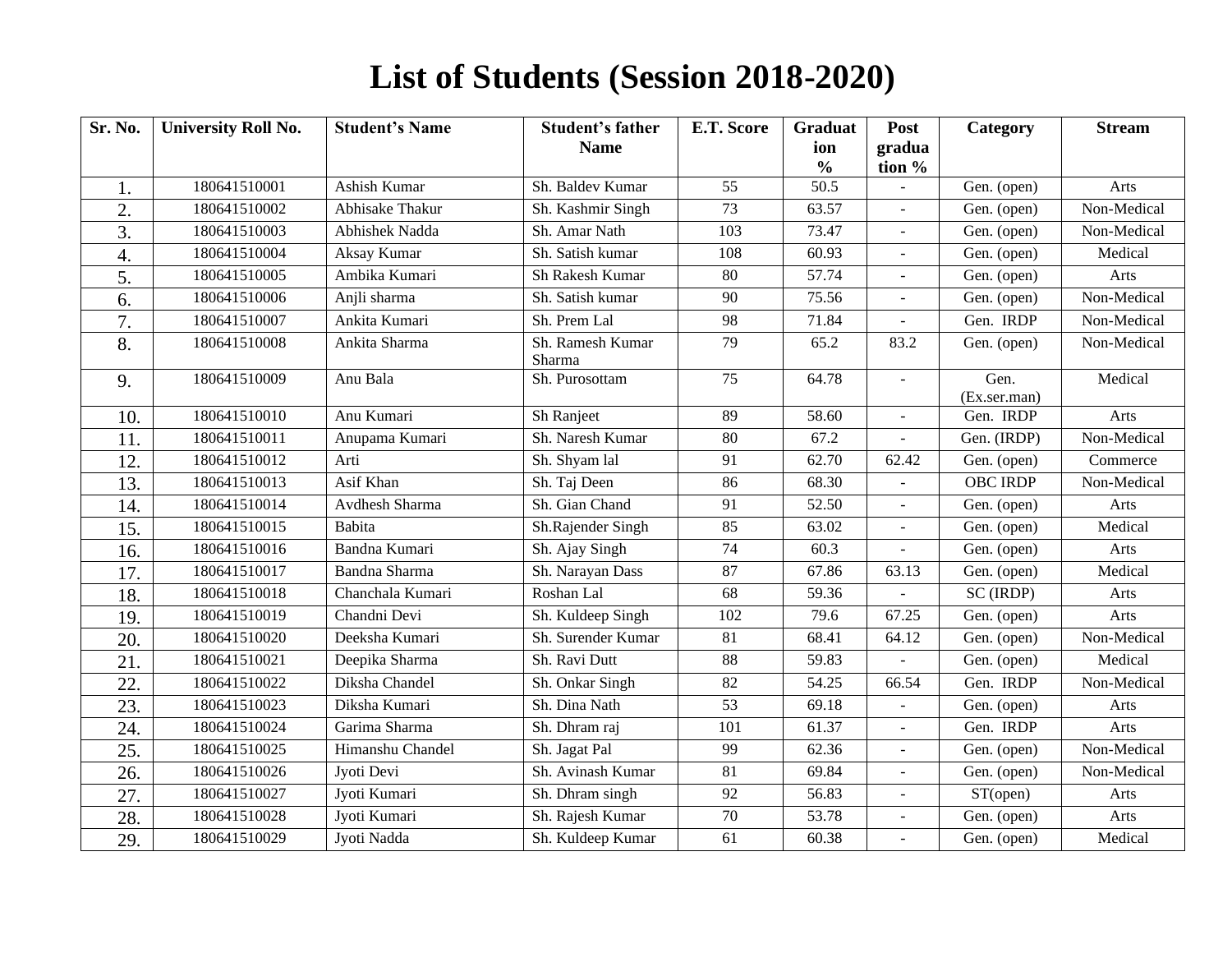| 30. | 180641510030 | Jyoti Thakur     | Sh. Balbir singh    | 98              | 71.05  |                          | Gen. (open)             | Medical     |
|-----|--------------|------------------|---------------------|-----------------|--------|--------------------------|-------------------------|-------------|
| 31. | 180641510031 | Kanika Kumari    | Sh. Pawan Kumar     | 65              | 57.85  |                          | Gen. (open)             | Arts        |
| 32. | 180641510032 | Karishma Chauhan | Sh. Yeswant singh   | 97              | 68.52  | $\overline{a}$           | Gen. (open)             | Medical     |
| 33. | 180641510033 | Lalit Kumar      | Sh. Sharwan Kumar   | 78              | 70.94  | L.                       | SC(open)                | Arts        |
| 34. | 180641510034 | Lalit Sharma     | Sh. Shubash Chand   | $\overline{56}$ | 69.4   |                          | Gen. (open)             | Arts        |
| 35. | 180641510035 | Madhu Bala       | Sh. Virender        | 87              | 71.63  |                          | SC (open)               | Medical     |
| 36. | 180641510036 | Mamta Devi       | Sh. Gian chand      | 92              | 69.73  | $\overline{\phantom{a}}$ | <b>SC IRDP</b>          | Arts        |
| 37. | 180641510037 | Manisha Thakur   | Sh. Harpal Singh    | 95              | 68.32  |                          | Gen. (open)             | Non-Medical |
| 38. | 180641510038 | Manoj Kumar      | Sh. Ramesh Kumar    | 77              | 50     | L.                       | Gen. (open)             | Arts        |
| 39. | 180641510039 | Monika           | Sh. Roop Lal        | 89              | 66.35  |                          | $\overline{OBC}$ (open) | Arts        |
| 40. | 180641510040 | Monika           | Sh. Rajender        | 84              | 74.8   | 83.8                     | Gen. IRDP               | Non-Medical |
| 41. | 180641510041 | Monika Devi      | Sh. Baldev          | 82              | 69.07  | $\blacksquare$           | Gen. (open)             | Medical     |
| 42. | 180641510042 | Monika Thakur    | Sh. Shadi Ram       | 67              | 78.86  |                          | Gen. (open)             | Arts        |
| 43. | 180641510043 | Neha Kumari      | Sh. Kuldeep         | 95              | 69.07  | 63.9                     | Gen. (open)             | Non-Medical |
| 44. | 180641510044 | Neha Thakur      | Sh. Mahender Singh  | 87              | 69.07  |                          | Gen. (open)             | Arts        |
| 45. | 180641510045 | Nishant Sharma   | Sh. Rajender Prasad | 82              | 69.51  |                          | Gen. (open)             | Non-Medical |
| 46. | 180641510046 | Nikita Thakur    | Sh. Desh Raj        | W.E.T.          | 69     | $\overline{\phantom{a}}$ | Gen. (open)             | Commerce    |
| 47. | 180641510047 | Pallavi          | Sh. Balvir Singh    | 70              | 56.64  |                          | $\overline{OBC}$ (open) | Arts        |
| 48. | 180641510048 | Pallavi Chandel  | Sh. Satish Chandel  | 110             | 81.72  | $\overline{\phantom{a}}$ | Gen. (open)             | Non-Medical |
| 49. | 180641510049 | Pooja Devi       | Sh. Suresh Kumar    | 97              | 68     |                          | OBC (open)              | Arts        |
| 50. | 180641510050 | Pooja devi       | Sh. Madan Lal       | 66              | 46.7   | 60                       | <b>OBC IRDP</b>         | Arts        |
| 51  | 180641510051 | Pooja Kumari     | Sh. Balbeer Singh   | 94              | 69     | 60                       | Gen. (open)             | Non-Medical |
| 52. | 180641510052 | Priyanka         | Sh. Rajesh Kumar    | 84              | 55.4   | 69.95                    | SC (open)               | Non-Medical |
| 53. | 180641510053 | Priyanka Gautam  | Sh. Rajender        | 110             | 63.95  | 68.1                     | Gen. (open)             | Medical     |
| 54. | 180641510054 | Priyanka Kumari  | Sh.Bahadur Singh    | W.E.T.          | 56.64  |                          | Gen. (open)             | Arts        |
| 55. | 180641510055 | Priyanka Kumari  | Sh. Kehar Singh     | 73              | 54.88  |                          | Gen. (open)             | Arts        |
| 56. | 180641510056 | Priyanka Sharma  | Sh. Amarjeet        | 80              | 53.56  |                          | Gen. (open)             | Arts        |
| 57. | 180641510057 | Rachna Devi      | Sh. Partap chand    | 79              | $47\,$ |                          | ST (open)               | Arts        |
| 58. | 180641510058 | Rajju Bala       | Sh. Mukhtyar Singh  | 93              | 60     | 63                       | Gen. (open)             | Arts        |
| 59. | 180641510059 | Rakesh Kumar     | Sh. Amrit Lal       | $\overline{54}$ | 70.39  | ÷,                       | Gen. (open)             | Arts        |
| 60. | 180641510060 | Rama Sharma      | Sh. Raj Kumar       | 71              | 62.8   |                          | Gen. (open)             | Arts        |
| 61  | 180641510061 | Ramna Kumari     | Sh. Joginder Singh  | W.E.T.          | 55.4   | $\overline{a}$           | Gen. (open)             | Arts        |
| 62. | 180641510062 | Ranjna Kumari    | Sh. Kesar Singh     | 92              | 56.6   | $\blacksquare$           | Gen. (open)             | Arts        |
| 63. | 180641510063 | Rashika dhiman   | ShAshok Kumar       | 74              | 60.38  |                          | SC (open)               | Arts        |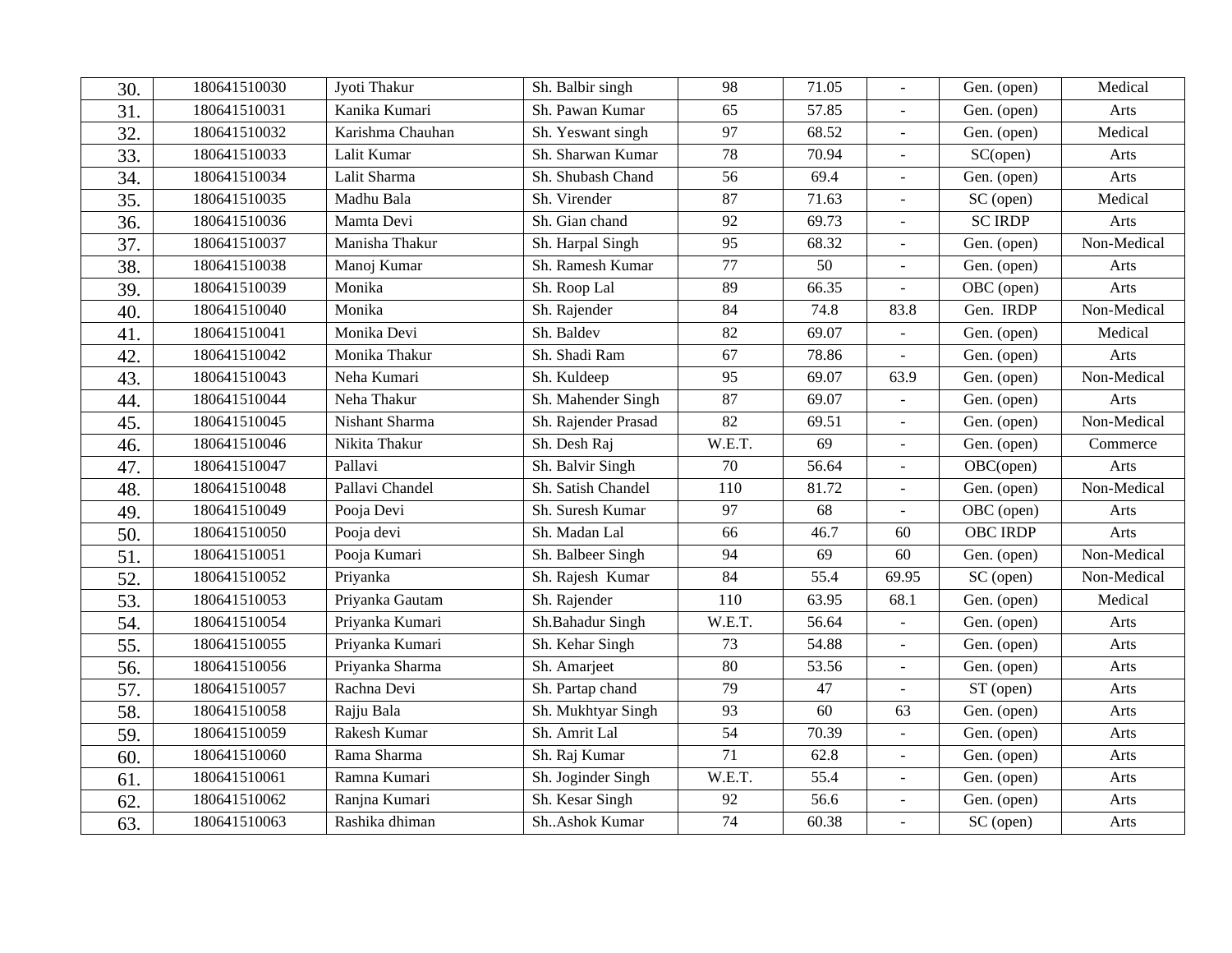| 64. | 180641510064 | Reejal Kumari   | Sh. Tamil Kishor          | 78              | 75    |                              | Gen. (open)            | Medical     |
|-----|--------------|-----------------|---------------------------|-----------------|-------|------------------------------|------------------------|-------------|
| 65. | 180641510065 | Reena Devi      | Sh. Ramesh Chand          | 80              | 64.89 |                              | SC (Open)              | Medical     |
| 66. | 180641510066 | Ritika          | Sh. Kuldeep Kumar         | 97              | 67.86 |                              | Gen. (open)            | Non-Medical |
| 67. | 180641510067 | Rohit Sharma    | Sh. Devinder Sharma       | 101             | 57.25 | $\overline{a}$               | Gen. (open)            | Non-Medical |
| 68. | 180641510068 | Ruchi Devi      | Sh. Rattan Lal            | 106             | 68    |                              | SC (open)              | Arts        |
| 69. | 180641510069 | Ruma Kumari     | Sh. Attar singh           | 79              | 50.7  | 62.1                         | Gen. (open)            | Arts        |
| 70. | 180641510070 | Sailja          | Sh. Chandra Prakash       | 71              | 58.75 |                              | Gen. (open)            | Non-Medical |
| 71  | 180641510071 | Sandeep Kumar   | Sh. Dev Raj               | 90              | 71.3  |                              | Gen. IRDP              | Non-Medical |
| 72. | 180641510072 | Santosh Kumari  | Sh. Nand Lal              | 62              | 50    | 57.68                        | <b>SC IRDP</b>         | Arts        |
| 73. | 180641510073 | Shalini         | Sh. Aswani Kumar          | 98              | 75.89 |                              | SC (open)              | Arts        |
| 74. | 180641510074 | Shalini Chandel | Sh.Sukhdev Chandel        | W.E.T.          | 57.25 | $\Box$                       | Gen. (open)            | Non-Medical |
| 75. | 180641510075 | Shalini Kumari  | Sh. Chaman Lal            | 92              | 69    |                              | Gen. (open)            | Non-Medical |
| 76. | 180641510076 | Shalini Sharma  | Sh. Brij Mohan            | 101             | 74.68 |                              | Gen. (open)            | Non-Medical |
| 77. | 180641510077 | Sharu Sharma    | Sh. Raj Kumar             | 105             | 70.83 |                              | Gen. (open)            | Medical     |
| 78. | 180641510078 | Shilpa          | Sh. Surender Kumar        | 95              | 69.95 | $\qquad \qquad \blacksquare$ | Gen. (open)            | Arts        |
| 79. | 180641510079 | Shilpa Kumari   | Sh. Nand Lal              | $\overline{92}$ | 74.79 |                              | Gen. (open)            | Arts        |
| 80. | 180641510080 | Shilpa Prasar   | Sh. Sohan Lal             | 79              | 69.07 | L.                           | Gen. (open)            | Arts        |
| 81. | 180641510081 | Shilpa Rani     | Sh. Kamal Dev             | 83              | 50.7  | $\overline{a}$               | Gen. (open)            | Arts        |
| 82. | 180641510082 | Shilpa Sharma   | Sh. Rajender Kumar        | $\overline{84}$ | 67.64 |                              | Gen. IRDP              | Medical     |
| 83. | 180641510083 | Shilpa Sharma   | Sh. Ravi dutt Sharma      | 81              | 66.98 | 79.08                        | Gen. (open)            | Medical     |
| 84. | 180641510084 | Shivani chandel | Sh. Piar Singh<br>Chandel | 79              | 52.60 |                              | Gen. (open)            | Arts        |
| 85. | 180641510085 | Shobha Rani     | Sh. Yashvir               | 83              | 65.55 | ÷,                           | Gen. (open)            | Non-Medical |
| 86. | 180641510086 | Shruti Sharma   | Sh. Surjeet Sharma        | 83              | 63.46 |                              | Gen. (open)            | Medical     |
| 87. | 180641510087 | Snehlata        | Sh. Roop Lal              | 99              | 56    | 63                           | Gen. IRDP              | Commerce    |
| 88. | 180641510088 | Sonia Sharma    | Sh. Raj Kumar             | 94              | 68.08 |                              | Gen. (open)            | Medical     |
| 89. | 180641510089 | Sugandha        | Sh. Nain Singh            | 84              | 64.67 |                              | SC (open)              | Medical     |
| 90. | 180641510090 | Sujata Kumari   | Sh Vijay                  | W.E.T.          | 66.98 | $\overline{a}$               | Gen. (open)            | Medical     |
| 91. | 180641510091 | Suneha          | Sh. Rajesh Kumar          | 72              | 62.5  | $\Box$                       | Gen. (open)            | Medical     |
| 92. | 180641510092 | Sunita Devi     | Sh. Ram Dass              | 75              | 55.74 |                              | SC(open)               | Arts        |
| 93. | 180641510093 | Surabhi Sharma  | Sh. Narender Kumar        | $\overline{97}$ | 71.82 |                              | Gen. (open)            | Medical     |
| 94. | 180641510094 | Uma Kumari      | Sh. Kuldeep Singh         | 77              | 62.9  | 74.79                        | Gen. (open)            | Medical     |
| 95. | 180641510095 | Usha Devi       | Sh. Ramesh Kumar          | 82              | 60    | 48.91                        | OBC (open)             | Arts        |
| 96. | 180641510096 | Vandna Devi     | Sh. Piar Chand            | 83              | 53.4  | 52.83                        | Gen. (open)            | Arts        |
| 97. | 180641510097 | Veena Devi      | Sh. Bal Krishan           | 101             | 64.76 | 63                           | $\overline{SC}$ (open) | Commerce    |